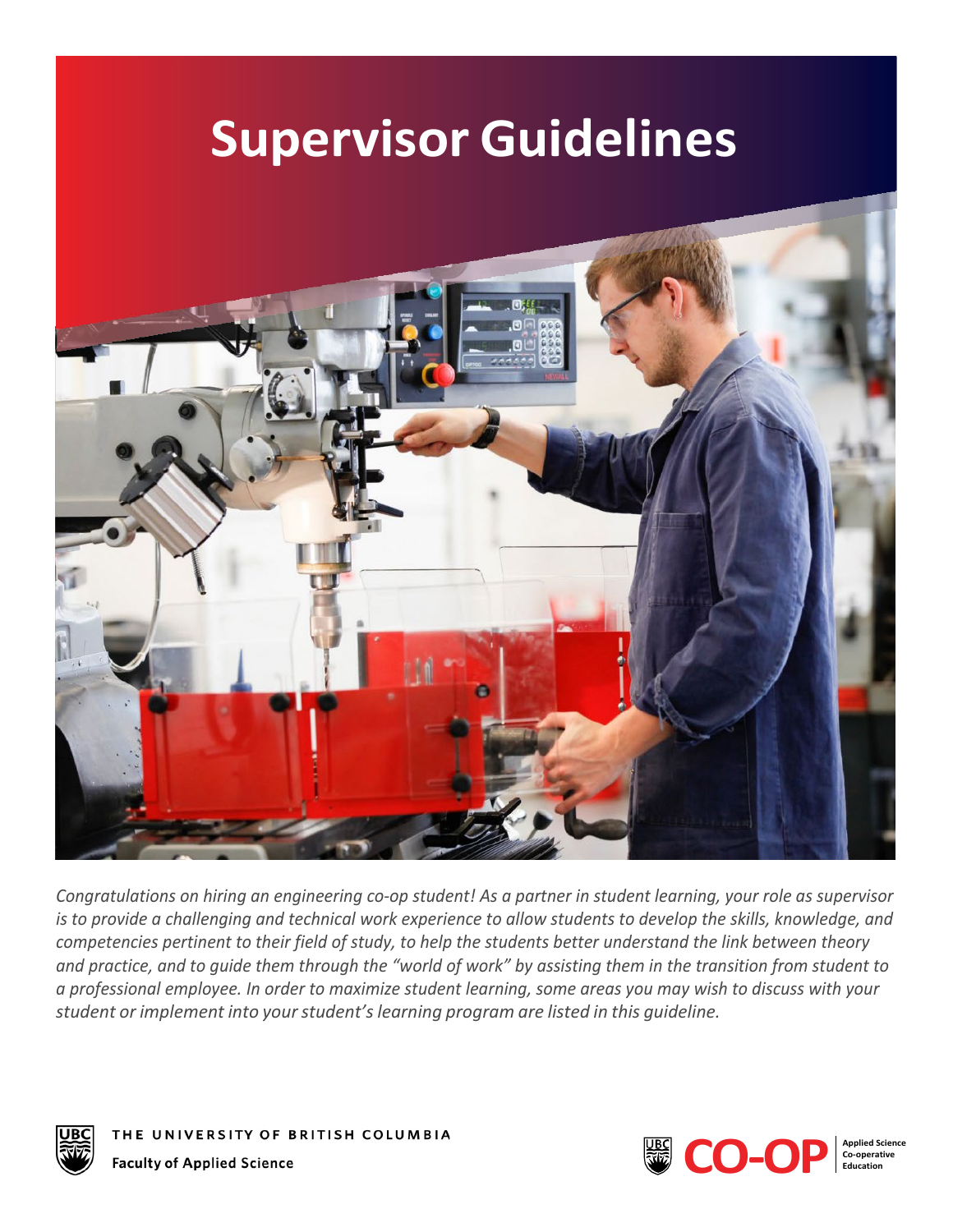## Support from the Co-op Office

The Co-op office is here to support both the student and you as the student's supervisor. If you have any questions or concerns about the program, please contact the Front Desk at 604-822-3022 or [apsc.coop@ubc.ca](mailto:apsc.coop@ubc.ca) for assistance. Your student also has a designated Co-op Coordinator, who has an existing relationship with the student and who can provide assistance specific to your co-op student. Your co-op student can provide their Co-op Coordinators contact information, and if you have any concerns or issues throughout their work term, please contact their Co-op Coordinator or our Front Desk immediately.

#### Review Policies and Procedures

Discuss your company's organizational structure. Ensure your student understands your company's policies and procedures regarding work schedule (i.e., core hours, flex time, vacation, sick days, personal appointments, etc.); confidentiality and intellectual property agreements; computer, internet and cell phone usage; emergency preparedness; etc.

## Provide Training

If necessary, provide relevant safety or job-specific training and personal protective equipment.

# Setting Goals and Expectations for the Work Term

Make sure your student understands what is expected from them and what they can expect from you as a supervisor. Be clear on what the student's responsibilities are and what tasks or projects need to be completed and their respective deadlines. Discuss your supervisory style and preferred mode of communication (i.e., phone, email, Skype, etc.).

Having this discussion and setting expectations with your student will also help them to write realistic Learning Objectives describing the achievements they intend to accomplish during the work term. You may also provide your student with advice and guidance on skills you feel they will have the opportunity to develop for their professional growth while at the company and beyond.

#### Provide Feedback

Ensure students receive and seek frequent feedback on their work. Students crave and appreciate regular feedback. Feedback is vital to ensure that your student knows whether or not they are achieving their goals, the areas in which they are performing well or not well, how their work is impacting others in the organization, and to feel more engaged with your organization.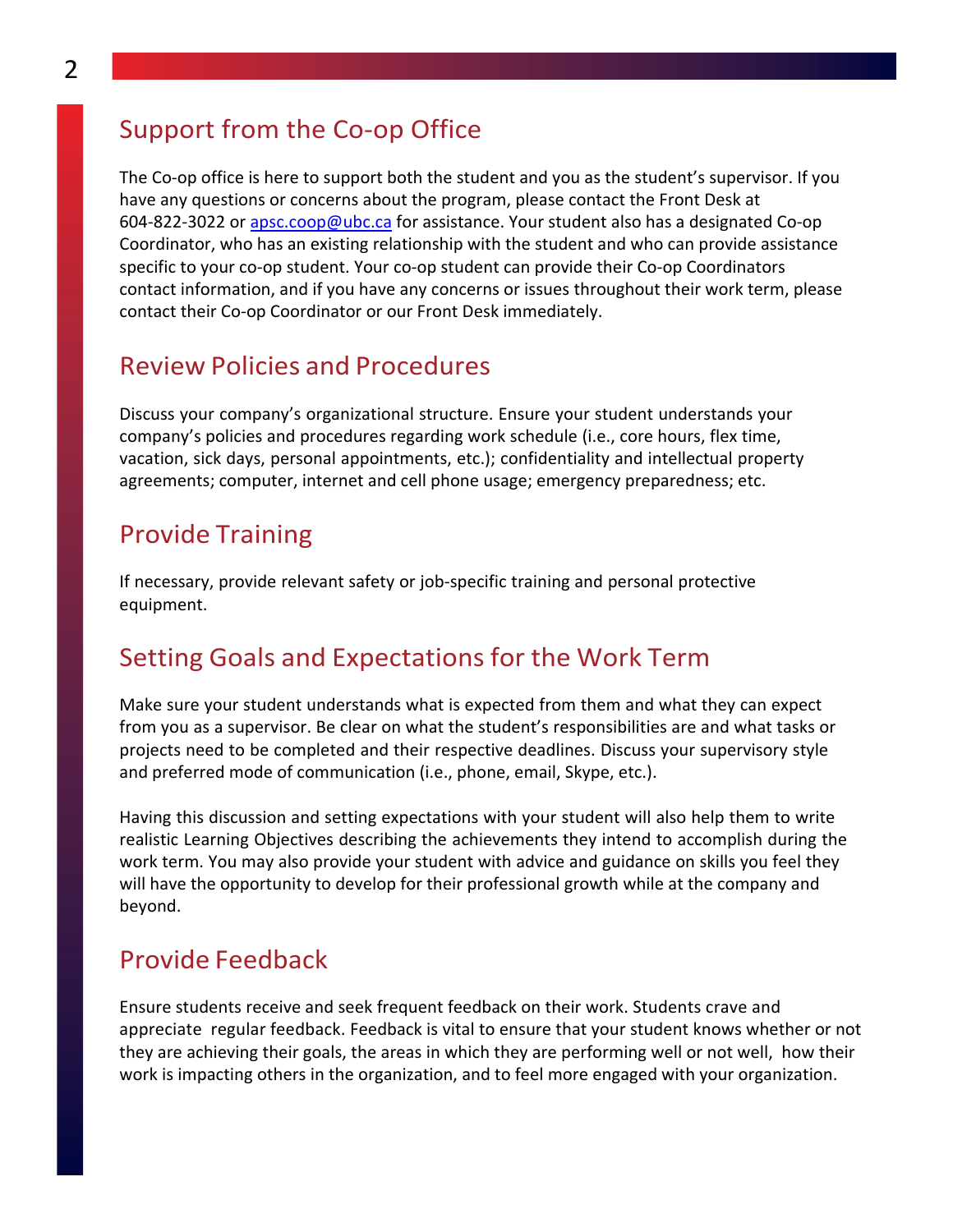# Assist in Learning

Provide your student with "just in time" learning through one-on-one mini "lectures" in topicsthat have not yet been covered in the student's academic program. Provide or direct your student to sources they can consult (i.e., textbooks, websites, internal/external workshops or courses, etc.) to encourage your student to be responsible for their own learning. Consider pairing your student with a mentor to support them during their time with the organization. Encourage your student to document their learning through the use of a notebook or portfolioand to present the knowledge they have acquired to you and others at the organization at the end of the work term.

# Schedule Regular Check-Ins

Establish a regular schedule of check-ins with your student in order to monitor progress, regulate workload, and troubleshoot any concerns or issues they may be facing. Use these meetings to also ensure your student is developing relationships with others in the workplace, is participating in meetings, and is engaging in social activities with your team.

# Participate in a Work Term Check-in

Approximately midway through the student's 4-month work term, you will be asked to complete a work term check-in to provide feedback on the performance of your student. If you have any concerns or issues with your student prior to or following the check-in, you are encouraged to reach out to the Co-op Office immediately rather than waiting for this work term check-in.

There are two types of work term check-ins:

- 1. Phone/Video Call Check-in if your student is new to your company or is returning to your company after completing an academic term(s), you will likely be asked to discuss the student's performance with a co-op coordinator by phone.\* The phone/video call check-in will typically be scheduled through the student, and they will work with you and the Co-op Program to schedule a mutually convenient time for the meeting. If you have multiple students under your supervision, we may contact you directly to schedule the check-in. Conversations with the supervisor are via phone call by default, but if you prefer a video call via Zoom or MS Teams, please let your student know when they are booking their check-in.
- 2. Work Term eCheck-in if your student is on their second, third, or fourth work term with your company, you will likely receive an invite via email to complete a work term eCheck-in. This eCheck-in will be a quick survey to check how our student is progressing in their continued work with you. Feedback provided will be shared with the student, if required.

\*Note: The Co-op Program is not completing any in-person check-ins at the moment. If inperson check-ins resume, companies that are new to our program, depending on geographic location, may be asked to complete an in-person check-in.